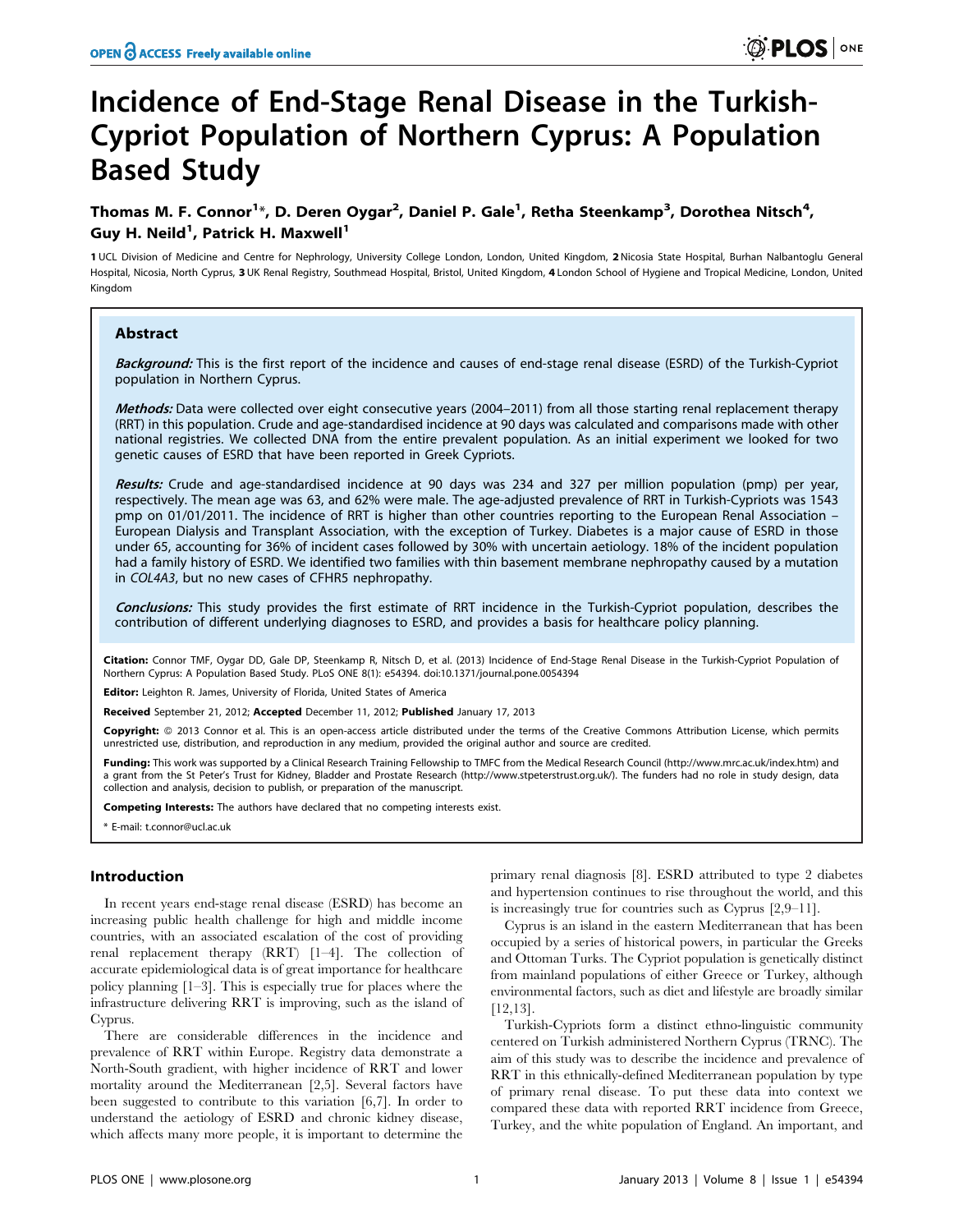probably unique, aspect of our registry is that every RRT patient has provided a DNA sample for research. Because the Greek and Turkish communities share many genetic characteristics [14,15], we initially undertook genetic testing for two conditions that have been identified in Greek Cypriots, CFHR5 nephropathy and thin basement membrane nephropathy [16,17].

# Materials and Methods

# Ethics Statement

This study was approved by the ethics committee of Lefkosa Burhan Nalbantoğlu State Hospital. All participants provided informed consent in writing, in accordance with the Declaration of Helsinki.

#### Study Population

The study was conducted at Nicosia State Hospital in Northern Cyprus. Nicosia State Hospital is a multi-specialty tertiary care hospital, and provides renal services to the whole of Turkish administered Northern Cyprus (TRNC). All citizens of TRNC are entitled to free RRT, regardless of ethnicity. All patients with symptomatic chronic kidney disease (CKD) from within this population present either through the village practitioners, private hospitals or directly to Nicosia State Hospital. Details of every individual admitted with acute or chronic renal failure in the last decade were collected with a unique identifier number, thus preventing any duplication of records or redundancy of referrals. ESRD was defined as chronic renal disease with an eGFR of  $<$ 10 ml/min/1.73 m<sup>2</sup>; but patients with diabetic nephropathy often started RRT with  $e$ GFR $\leq$ 15 ml/min/1.73 m<sup>2</sup>.

The most recent census of the TRNC population in 2006 showed that of 178,031 *de jure* citizens, 120,007 were born to parents who were both themselves born in Cyprus, providing an effective measure of the size of the ethnic Turkish-Cypriot population that has been applied throughout this paper [18].

#### Variables

Basic demographic data (age at ESRD, sex, ethnic group, and probable diagnosis) were recorded for all patients receiving RRT at day 1, and again after 90 days on the renal replacement programme. Diabetic nephropathy was defined as ESRD in the presence of diabetes without evidence of an alternative diagnosis. Family history of ESRD was defined as a first or second degree relative with ESRD.

#### Data Sources for International Comparisons

European data was taken from the European Renal Association – European Dialysis and Transplant Association (ERA-EDTA) Registry report for 2008 [2]. Additional data for Greece, Turkey, and England were taken from the Hellenic Renal Registry (Dr GA Ioannidis personal communication), the National Haemodialysis, Transplantation and Nephrology Registry report of Turkey 2008 [19], and the 2008 Renal Registry Report [1]. The denominator population for international comparisons was calculated from the relevant national statistics [20,21].

#### Statistical Analysis

The incidence of RRT in this population was averaged over eight consecutive calendar years (2004–2011). Age-standardised incidence rates were calculated using the Eurostat EU27 population figures [22]. All comparisons with other populations were made using data for chronic RRT; that is those still on RRT at 90 days. The emphasis of this report will be on age-specific comparisons as these are not affected by age-referral biases. We

calculated 95% confidence intervals assuming a Poisson distribution for incidence rates. Statistical analysis was carried out using Stata version 11.

# Genetic Testing of All Adult Patients on RRT in North Cyprus

After informed consent for this study, blood was taken from all patients on renal replacement therapy on 01/01/2011. Genetic analysis was performed at University College London, UK. DNA was extracted from peripheral blood using the QIAamp DNA Blood Mini Kit (Qiagen, Stanford, CA, USA). We designed primers to screen for the G1334E and 3854delG mutation in COL4A4 and the G871C mutation in COL4A3 [23]. Screening PCR was also performed to amplify both wild-type and mutant CFHR5 alleles in a single reaction as described previously [16].

# Results

A total of 225 Turkish-Cypriot patients were maintained on renal replacement therapy beyond 90 days during the study period (01/01/04–31/12/11). More males than females started RRT (139 vs 86), but the age distribution was similar between the sexes (Table 1). 18.2% of the incident population had a first or second degree relative with ESRD, and this rose to 27% in those with ESRD due to uncertain aetiology. The average crude and agestandardised incidence rates at day 1 for this period were 311.4 and 456.9 per million population, respectively. The Turkish-Cypriot case mix at 90 days included 36.0% with ESRD due to diabetic nephropathy, 29.8% with unknown diagnosis, and 3.6% with polycystic kidney disease (Table 2). Tetra primer PCR identified two individuals on RRT with the G871C mutation in COL4A3 previously reported in Greek-Cypriot pedigrees [17]. We did not detect the other previously cited mutations in COL4A3 and COL4A4 or the CFHR5 duplication in the RRT population [16,17].

The majority (91.1%) of Turkish-Cypriot patients started RRT on haemodialysis; only a few started peritoneal dialysis (4.4%) or had pre-emptive renal transplantation (3.5%) (Table 1). The crude and age-standardised prevalence of RRT in Turkish-Cypriots was 1216 and 1543 pmp, respectively. The median age of the Turkish-Cypriot prevalent population was 60 for both men and women, and the mean duration on RRT was 5.0 years. The majority of patients on RRT in Northern Cyprus are treated with hemodialysis, which is carried out in two centers, Nicosia and Famagusta. The proportion of prevalent patients on peritoneal dialysis (14%) is similar to other countries [24]. Renal transplantation is performed in either Turkey or the Republic of Cyprus (Greek Cypriot), and benefits a high proportion of patients (prevalence 376 pmp).

We carried out international comparisons. Turkey, Greece, and Tunisia have an age-adjusted incidence rate at day 90 of 349.1, 159.5, and 238.7 pmp respectively [2]. In comparison the crude and age-adjusted incidence rates of chronic RRT for Turkish-Cypriots were 234.4 and 327.2 per million population, respectively. Figure 1 shows that the incidence of RRT in each age group in Turkish-Cypriots is comparable to that seen in Turkey. Despite the small number of cases, the incidence of RRT in the 45–64 age group in Turkish-Cypriots (412.0 pmp) is significantly higher than that seen in the white population of England (123.2 pmp).

There is a high rate of RRT for ESRD attributed to diabetic nephropathy in all eastern Mediterranean countries (84.4 pmp in Turkish-Cypriots, 53.5 pmp in Greece, and 61.6 pmp in Turkey) (Table 2). Table 2 also shows that the code 'uncertain aetiology' is more common in the Turkish-Cypriot registry (69.8 pmp) than in other populations. However there were lower levels of hyperten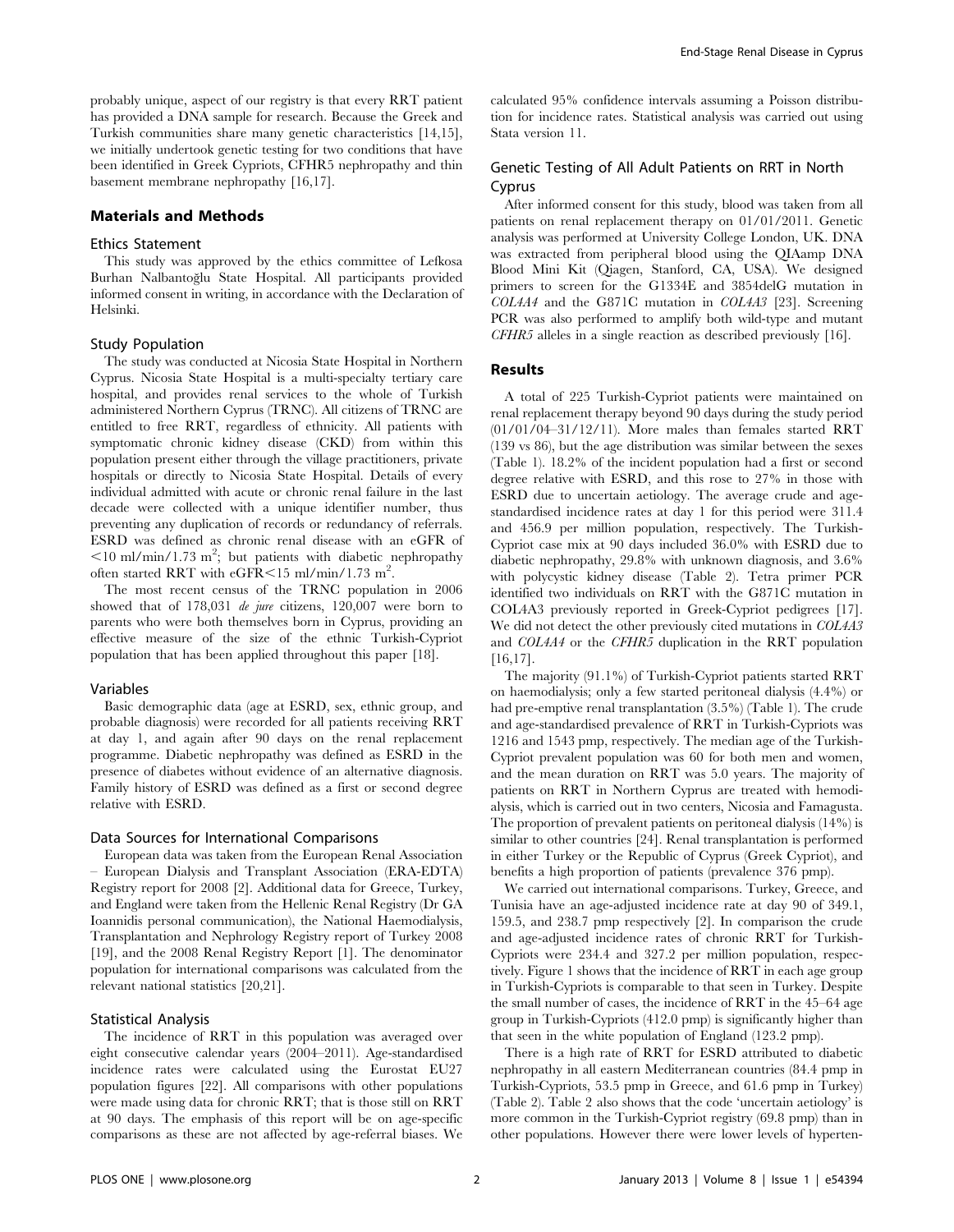Table 1. Baseline characteristics of the incident Turkish-Cypriot renal replacement therapy (RRT) population at 90 days.

| Category              | <b>Number</b> | Percentage |
|-----------------------|---------------|------------|
| Male                  | 139           | 61.7%      |
| Female                | 86            | 38.3%      |
| Male                  | 63 (54,69)    |            |
| Female                | 64 (52,74)    |            |
| Haemodialysis         | 205           | 91.1%      |
| Peritoneal dialysis   | 10            | 4.4%       |
| Renal transplant      | 8             | 3.5%       |
| <b>Diabetes</b>       | 93            | 41.3%      |
| Hypertension          | 145           | 64.4%      |
| <b>Family History</b> | 41            | 18.2%      |
| COL4A3 (G871C)        | 2             | 0.9%       |
| COL4A3 (G1334E)       | 0             | 0%         |
| COL4A4 (3856delC)     | $\mathbf 0$   | 0%         |
| CFHR5 duplication     | $\mathbf 0$   | 0%         |
|                       |               |            |

doi:10.1371/journal.pone.0054394.t001

sive nephropathy in Turkish-Cypriots than in Greece or Turkey (1.0 pmp vs 19.1 pmp and 53.4 pmp respectively). The incidence of polycystic kidney disease was broadly similar across all registries (range 6.7–10.1 pmp).

The incidence of RRT in the minority Turkish population of Northern Cyprus is broadly in line with the rate seen in Turkish-Cypriots. An additional 76 Turkish patients were maintained on renal replacement therapy beyond 90 days during the study period, giving an overall incidence of 211.3 pmp in the de jure population of Northern Cyprus. However data on this population is less accurate due to significant migration to and from the mainland of Turkey [18].

#### Discussion

#### High Incidence of RRT

This study presents the first population-based RRT incidence figure from Cyprus, and reveals a high incidence of RRT that is RRT is higher than other countries reporting to the ERA-EDTA, with the exception of Turkey [2]. Diabetes is a major cause of ESRD overall and specifically in those under 65, with rates comparable to those seen in the USA [3]. We found that the high incidence of RRT in Turkish-Cypriots is not due to the specific mutations in COL4A3, COL4A4, and CFHR5 assessed in this study [16,17]. Finally, a third of Turkish-Cypriot patients start RRT with unknown primary diagnosis. This highlights both the need for earlier detection of these cases and the possibility that there may be other uncharacterised conditions causing ESRD in this population.

Table 2. Provisional renal diagnosis in the Turkish-Cypriot renal replacement therapy (RRT) population at 90 days, by incidence per million population and percentage, in comparison with 2008 registry data for Greece, Turkey, and the UK.

| <b>Diagnosis</b>          |         | <b>Turkish-Cypriots</b> |       | Greece  |       | <b>Turkey</b> |       | <b>England whites</b> |  |
|---------------------------|---------|-------------------------|-------|---------|-------|---------------|-------|-----------------------|--|
|                           | pmp     | $\%$                    | pmp   | $\%$    | pmp   | $\%$          | pmp   | $\%$                  |  |
| <b>Diabetes</b>           | 84.4    | 36.0%                   | 53.5  | 30.3%   | 61.6  | 29.9%         | 24.5  | 19.5%                 |  |
| Glomerulonephritis        | $29.2*$ | $12.4\%$ *              | 14.8  | 8.4%    | 16.4  | 7.9%          | 13.5  | 10.7%                 |  |
| Hypertension              | 1.0     | 0.4%                    | 19.1  | 10.8%   | 53.4  | 25.9%         | 6.8   | 5.4%                  |  |
| Renal Vascular Disease    | 12.5    | 5.3%                    | 3.0   | 1.7%    | 2.8   | 1.3%          | 7.8   | 6.2%                  |  |
| l Data not available      | 0.0     | 0.0%                    | 0.0   | $0.0\%$ | 3.1   | 1.5%          | 9.8   | 7.8%                  |  |
| Other identified Category | 12.5    | 5.3%                    | 15.7  | 8.9%    | 21.0  | 10.2%         | 18.2  | 14.5%                 |  |
| Pyelonephritis            | 16.7    | 7.1%                    | 9.9   | 5.6%    | 7.6   | 3.7%          | 9.7   | 7.7%                  |  |
| Polycystic Kidney         | 8.3     | 3.6%                    | 6.7   | 3.8%    | 7.8   | 3.8%          | 10.1  | 8.0%                  |  |
| Uncertain aetiology       | 69.8    | 29.8%                   | 53.9  | 30.5%   | 32.5  | 15.7%         | 25.5  | 20.3%                 |  |
| Total incidence at day 91 | 234.4   | 100.0%                  | 176.7 | 100.0%  | 206.2 | 100.0%        | 125.9 | 100.0%                |  |

\*Includes presumed glomerulonephritis not biopsy proven.

doi:10.1371/journal.pone.0054394.t002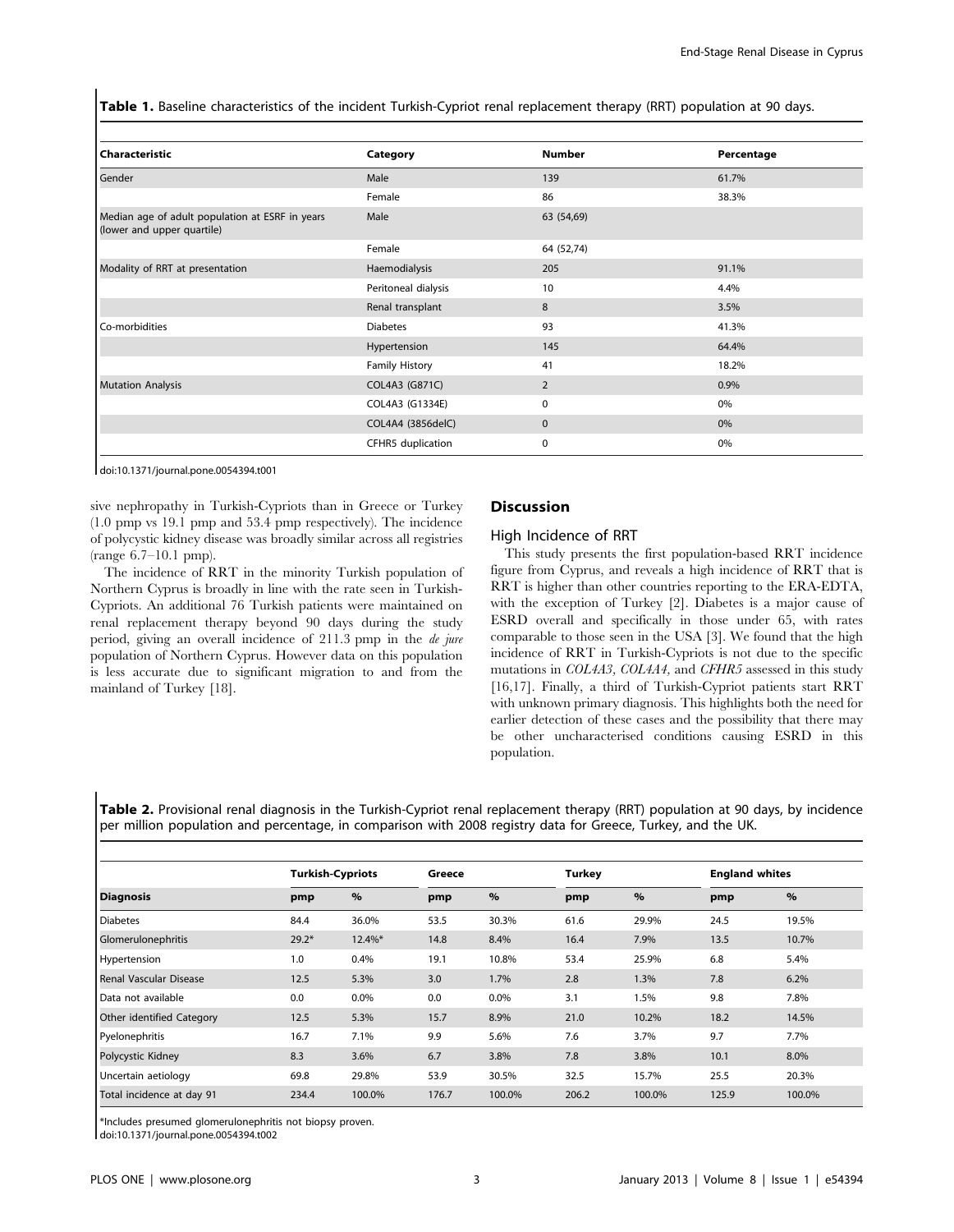

Figure 1. Incidence of renal replacement therapy (RRT) at 90 days by age and gender. Incidence of RRT at 90 days in Turkish Cypriots compared with 2008 registry data for Greece, Turkey, and English whites in males (A), and females (B). Error bars indicate 95% confidence intervals. doi:10.1371/journal.pone.0054394.g001

#### Diabetic Nephropathy

The Turkish-Cypriot case-mix, with a high incidence of RRT for ESRD due to diabetic nephropathy, is similar to that seen in Turkey and Greece (Table 2). Diabetes is also a common cause of ESRD in developing countries around the Eastern Mediterranean, such as Egypt, Kuwait, Lebanon and Saudi Arabia [11]. The incidence of RRT for ESRD attributed to diabetic nephropathy seen in Turkish-Cypriot less than 65 years old is striking (Figure 2). Currently data concerning the incidence of diabetes in Turkish-Cypriots is lacking. Diabetes is common in Greek-Cypriots and mainland Turkish patients [25–27], but not to the extent seen in some other populations with high levels of diabetic nephropathy, such as the Pima Indians of Arizona [28,29]. Moreover, childhood levels of obesity in Cyprus are much closer to those seen in other European countries than in the US [30,31]. It is therefore possible that, in common with other registries, some of these cases reflect a co-occurrence of Type 2 diabetes with ESRD due to an alternative aetiology [32].

## Genetic Renal Disease in the Turkish-Cypriot Population

Congenital factors may also be important in the aetiology of ESRD in this population [33]. Previous estimates of the prevalence of family history of ESRD amongst incident dialysis patients, suggest that 7–15% Caucasians have a first or second-degree relative with ESRD [34,35]. This proportion is highest in young adults, non-Caucasians, and for those where ESRD is caused by diabetes or hypertension [34]. We observed a similar rate of familial ESRD in Turkish-Cypriot patients on RRT, which was even higher (27%) in the group with unknown diagnosis, suggesting the existence of conditions that are not yet characterised in this population. For comparison, the rate of RRT for ESRD due to polycystic kidney disease was similar across all registries.

In order to assess the contribution of inherited renal disease we collected DNA from the entire Turkish-Cypriot population on RRT. Previous work has demonstrated a number of important founder mutations and significant geographic clustering for several monogenetic diseases affecting the Greek-Cypriot population of Cyprus, including mutations of COL4A3, COL4A4, PKD2, and MEFV [17,36,37]. Although the CFHR5 duplication is common in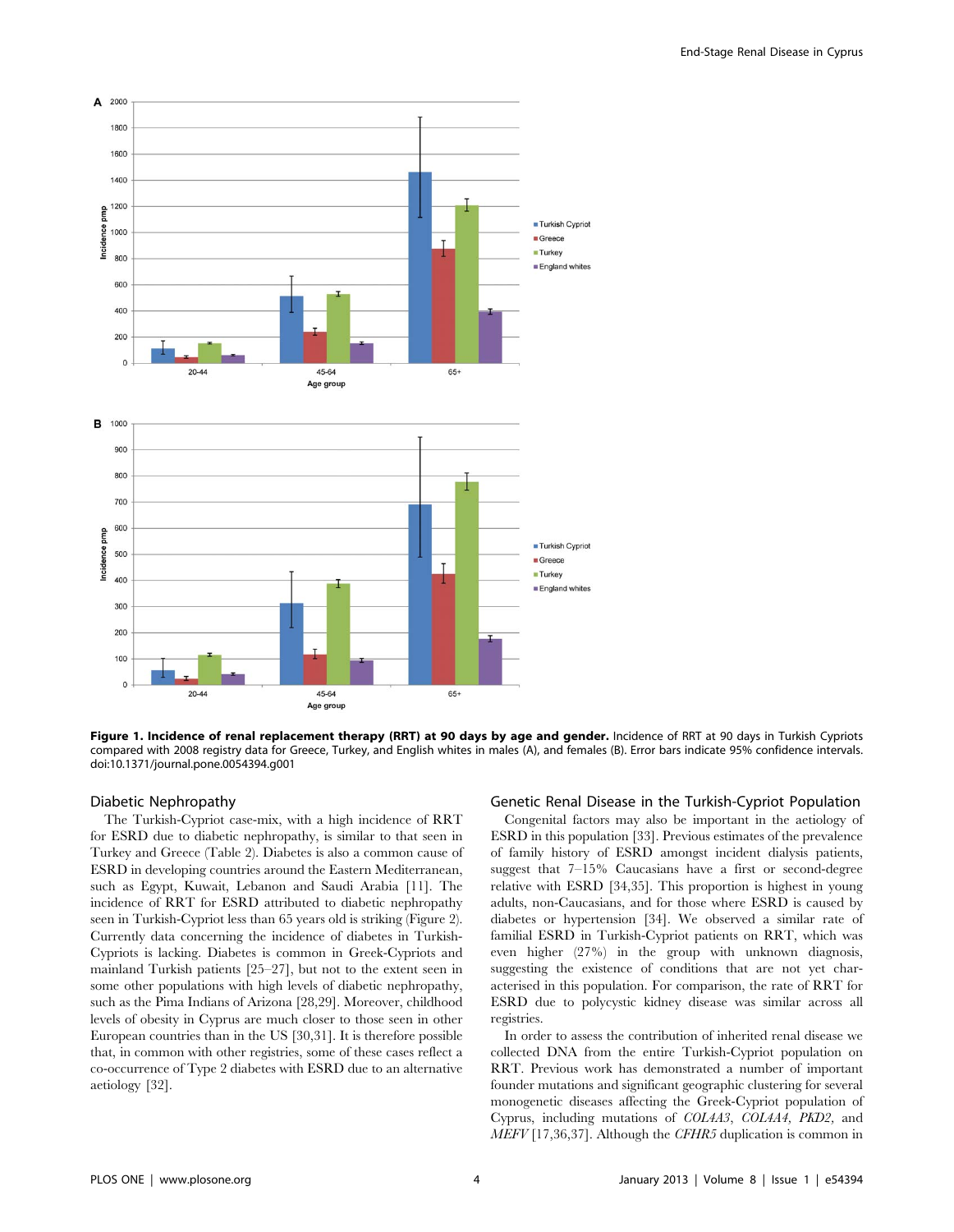

Figure 2. Incidence of renal replacement therapy (RRT) for end stage renal disease (ESRD) due to diabetic nephropathy. Incidence of RRT for ESRD due to diabetic nephropathy (DN) and all other causes (Non-DN) at 90 days in Turkish Cypriots compared with 2008 registry data for Greece, Turkey, and English whites in 20–44 year olds (A), 45–64 year-olds (B), and those over 65 years (C). Error bars indicate 95% confidence intervals.

doi:10.1371/journal.pone.0054394.g002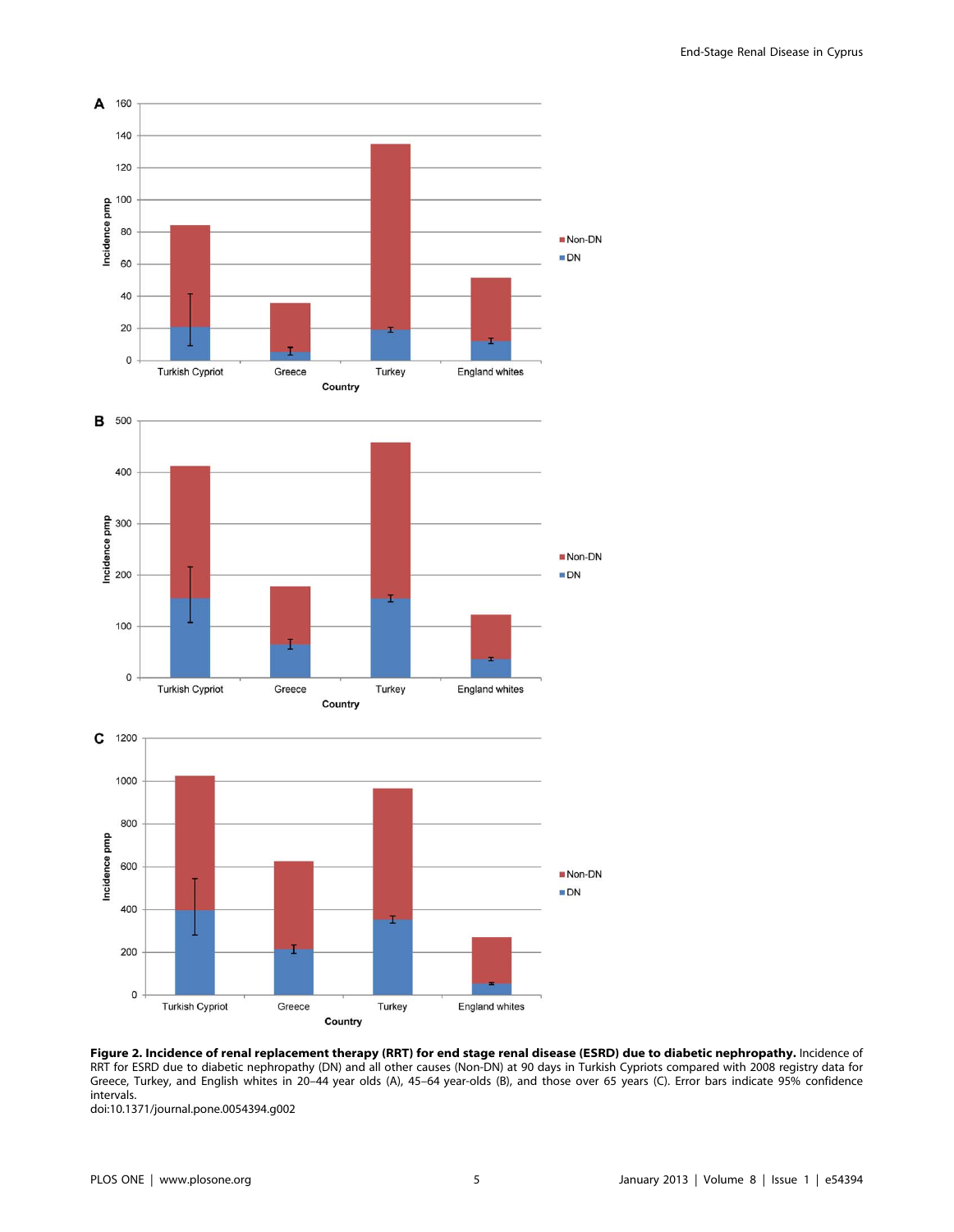Greek-Cypriots originating from the southern half of the island [38], we did not detect it in our sample of prevalent patients. However, due to the small size of our sample the allelic frequency may still lie within that observed for Greek Cypriots [39]. The familial clustering and high incidence of RRT in Turkish-Cypriots is therefore due to other monogenetic or polygenic diseases in this population.

#### Coding 'Uncertain Aetiology'

There is a significant group in the Turkish-Cypriot RRT population with unknown diagnosis (69.8 pmp). This group partly reflects late presentation and limited diagnostic investigations. Comparative data from the Eastern Mediterranean is difficult to obtain, and information on primary renal disease is less robust [8,32] but there is evidence for a reciprocal relationship with coding for hypertension in many registries [8,32,40]. The incidence of hypertensive nephropathy is conspicuously lower in Turkish-Cypriots than in neighbouring countries. In the absence of clear diagnostic criteria for hypertensive nephropathy, it may be appropriate to combine 'hypertension' with 'uncertain aetiology' in Table 2, which would imply that there is no established primary renal diagnosis in 40% of patients on RRT in the Greek, Turkish, and Turkish-Cypriot registries.

The majority of patients with an unknown diagnosis present clinically with minimal proteinuria  $\langle \leq 1 \text{ g}$  protein/day) and asymptomatic disease, consistent with a pathological process primarily affecting the renal tubules [8] and similar to the features of medullary cystic kidney disease type 1. A number of families presenting this way in the Greek Cypriot population have shown linkage to the region 1q21, but the gene responsible has not yet been identified [41]. It is possible that the medullary cystic phenotype reflects the final common pathway of a number of genetic and environmental factors that are common in this population.

# Alternative Explanations for the Incidence of RRT in Turkish-Cypriots

Regional variations in RRT incidence may reflect both genetic and environmental factors [7,28,42]. Macroeconomic factors that influence regional variations in RRT incidence include per capita GDP and health-care expenditure [7]. Northern Cyprus has a developing economy, with per-capita GDP that is 76% of that in the Republic of Cyprus, and it is dependent on aid from the Turkish government [43]. RRT has only recently become widely available in TRNC and there is no long-term provision of private dialysis. Economic factors also influence the management of CKD and co-morbidities, as well as the competing risk of mortality, in the general population [7]. The high incidence of RRT in the Turkish-Cypriot population may therefore reflect suboptimal management of diabetes, hypertension, and associated complications. This has significance for healthcare planning on the island, and underlines the importance of prospective assessment of kidney function in this population.

#### Wider Relevance of these Findings

Our findings have several implications. First, these data highlight the need to examine the care of diabetics who are at

# References

1. Byrne C, Ford D, Gilg J, Ansell D, Feehally J (2010) UK Renal Registry 12th Annual Report (December 2009): chapter 3: UK ESRD incident rates in 2008:

End-Stage Renal Disease in Cyprus

risk of renal disease in the Turkish-Cypriot population, particularly in young people, to prevent rising rates of RRT. To this end, we are examining case records of patients who were diagnosed with diabetic nephropathy and reached ESRD at a young age. Second, there is a large diaspora of Turkish-Cypriots who may carry with them an increased risk of ESRD. Third, this study provides a template for other adult registries across the Middle-East, and highlights the proportion of patients with unknown diagnosis [8]. It is hoped that with greater access to diagnostic investigations this number will be reduced further.

The strength of this study is that we have a complete dataset from the study period, including DNA samples from the entire prevalent RRT population. Many countries with new RRT programs, such as Bangladesh or Malaysia, show increasing takeup of services with time [24]. However the incidence rate, mean age, and sex-ratio of patients on RRT at 90 days shown in Table 1 are broadly in line with other European populations [2]. Moreover, by examining incidence at 90-days in those aged  $<$  65 years we have sought to avoid misclassification and bias due to referral patterns, availability of RRT, and prevalence of comorbidities.

The main limitations of this study are factors affecting the calculation of incidence rates. This study used the same definition of ethnicity as the 2006 census, and the size of the population remained stable over the study period. Referral bias is unlikely as RRT is freely available to all citizens, and because all ERSD is managed through one centre we were able to achieve a remarkably complete dataset.

In conclusion, this study provides a complete dataset of RRT in the Turkish-Cypriot population and shows that incidence and prevalence of RRT are high. Diabetes is a major cause of ESRD overall and specifically in those under 65. With the prevalence of diabetes and hypertension projected to rise further, facilities to target the earlier stages of diabetes and CKD need to be developed further in this population. Earlier identification of CKD together with long-term follow-up will enable more accurate determination of renal diagnosis before the onset of ESRD. Familial renal disease is common in this population, and this study represents the first complete collection of DNA from an ethnically-defined population on RRT. This population therefore provides an opportunity to look for genetic factors associated with an increased risk of ESRD in Cyprus. The high prevalence of RRT in Turkish-Cypriots has implications for healthcare policy planning.

# Acknowledgments

We thank Meral Yükseliş for assistance with data collection, Dr G.A. Ioannidis for data from the Hellenic Renal Registry, and Professor Constantinos Deltas and Dr Konstantinos Voskarides for provision of DNA samples.

# Author Contributions

Conceived and designed the experiments: TMFC DPG DN GHN PHM. Performed the experiments: TMFC DDO RS. Analyzed the data: TMFC DN GHN PHM. Contributed reagents/materials/analysis tools: DDO DPG RS DN. Wrote the paper: TMFC DN GHN PHM.

- national and centre-specific analyses. Nephron Clin Pract 115 Suppl 1: c9–39. 2. ERA (2008) ERA-EDTA Registry Annual Report 2008. Amsterdam, The Netherlands.
- 3. USRDS (2008) U.S. Renal Data System, USRDS 2011 Annual Data Report: Atlas of End-Stage Renal Disease in the United States, National Institutes of Health, National Institute of Diabetes and Digestive and Kidney Diseases, Bethesda, MD, 2011.